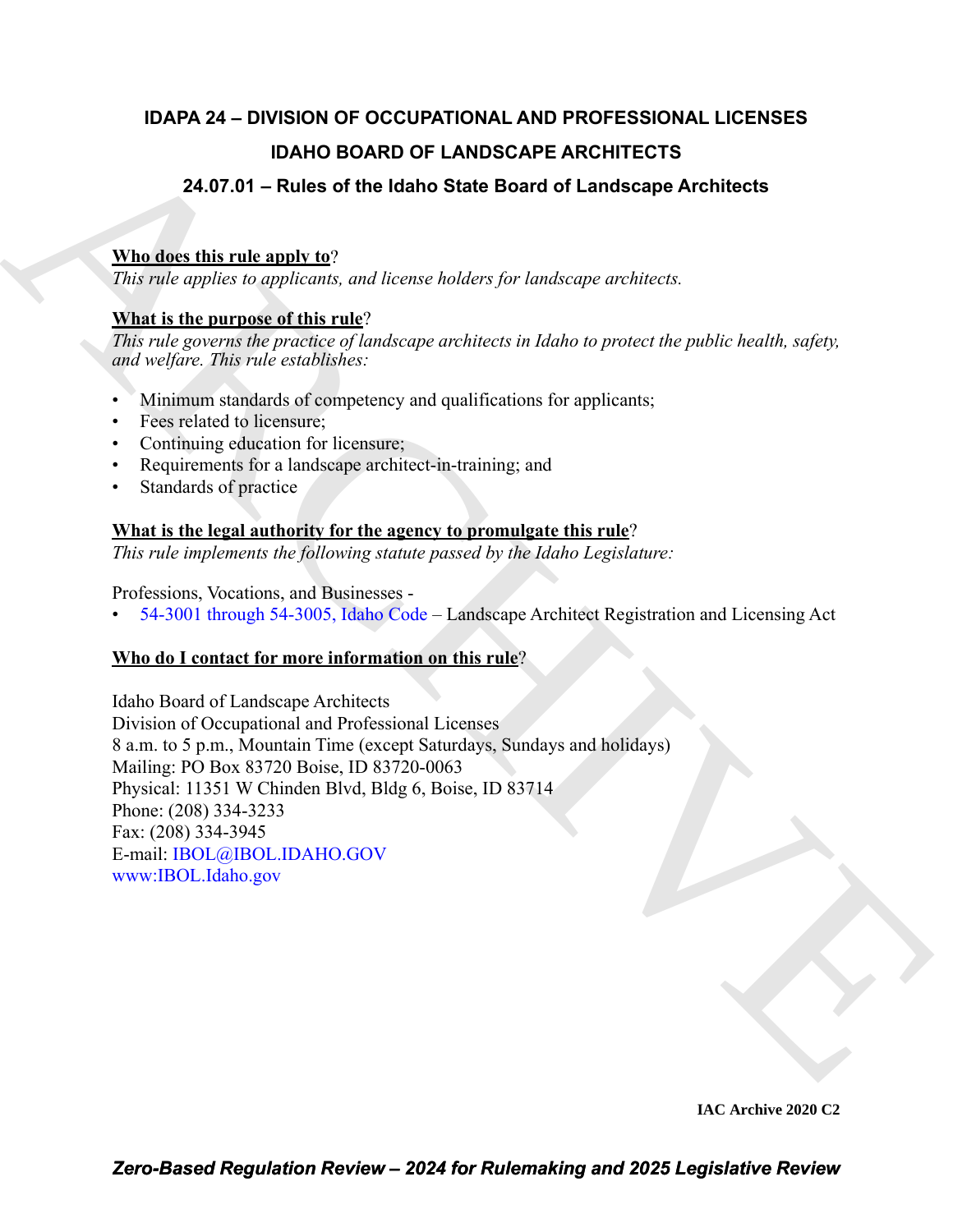# **Table of Contents**

| 24.07.01 – Rules of the Idaho State Board of Landscape Architects |  |
|-------------------------------------------------------------------|--|
|                                                                   |  |
|                                                                   |  |
|                                                                   |  |
|                                                                   |  |
|                                                                   |  |
|                                                                   |  |
|                                                                   |  |
|                                                                   |  |
|                                                                   |  |
|                                                                   |  |
|                                                                   |  |
|                                                                   |  |
|                                                                   |  |
|                                                                   |  |
|                                                                   |  |
|                                                                   |  |
|                                                                   |  |
|                                                                   |  |
|                                                                   |  |
|                                                                   |  |
|                                                                   |  |
|                                                                   |  |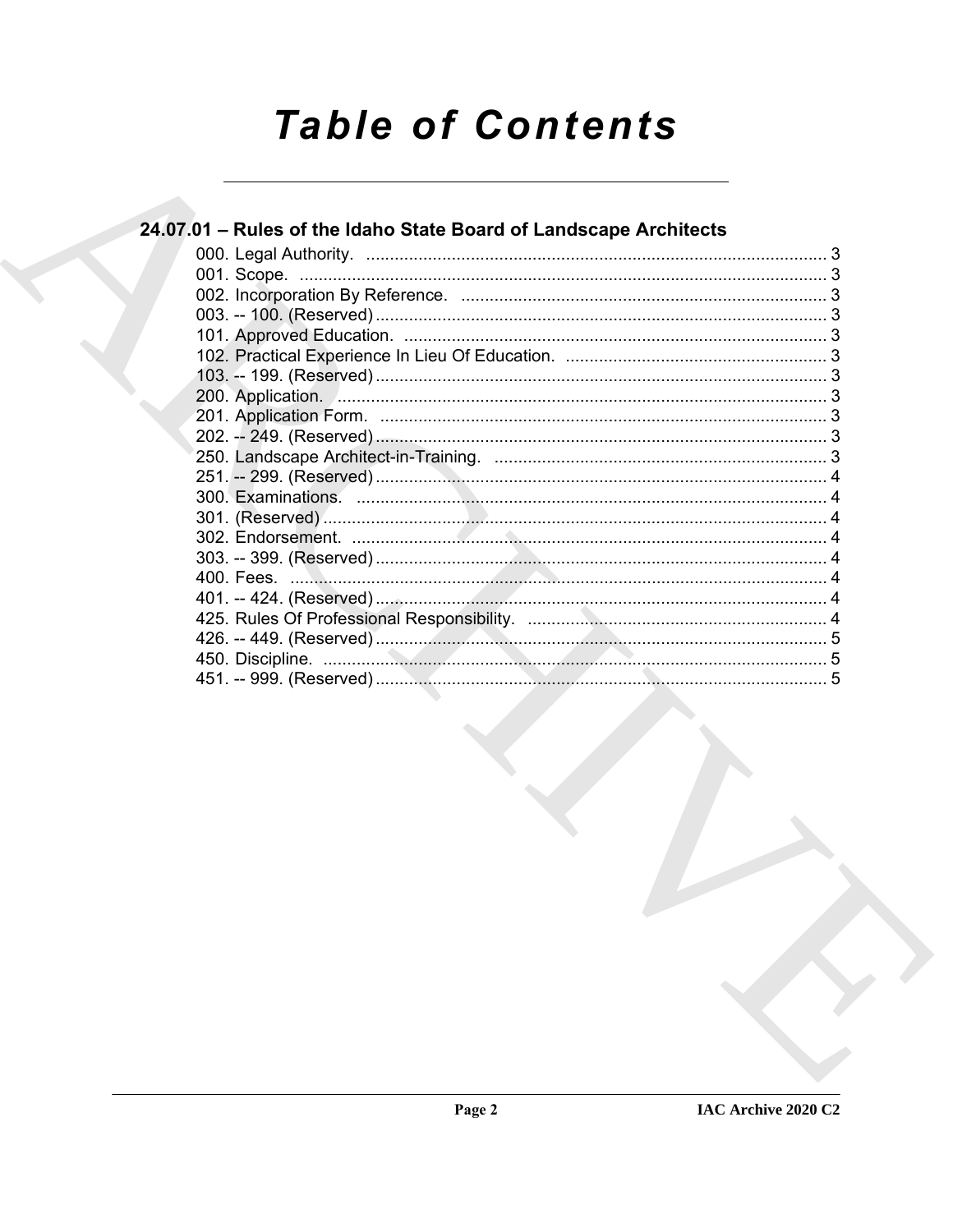#### <span id="page-2-20"></span>**24.07.01 – RULES OF THE IDAHO STATE BOARD OF LANDSCAPE ARCHITECTS**

#### <span id="page-2-1"></span><span id="page-2-0"></span>**000. LEGAL AUTHORITY.**

These rules are promulgated pursuant to Section 54-3003, Idaho Code. (7-1-21)T

#### <span id="page-2-22"></span><span id="page-2-2"></span>**001. SCOPE.**

These rules govern th practice of landscape architecture in Idaho. (7-1-21)T

#### <span id="page-2-16"></span><span id="page-2-3"></span>**002. INCORPORATION BY REFERENCE.**

The document titled the Council of Landscape Architectural Registration Boards (CLARB) Model Rules of Professional Conduct as amended February 2007, referenced in Subsection 425, is herein incorporated by reference.  $(7-1-21)T$ 

#### <span id="page-2-4"></span>**003. -- 100. (RESERVED)**

#### <span id="page-2-15"></span><span id="page-2-5"></span>**101. APPROVED EDUCATION.**

An approved college or school of landscape architecture shall have a landscape architecture program accredited by the Landscape Architectural Accreditation Board (LAAB), or shall substantially meet the accrediting standards of the LAAB as may be determined by the Board.  $(7-1-21)T$ 

#### <span id="page-2-21"></span><span id="page-2-6"></span>**102. PRACTICAL EXPERIENCE IN LIEU OF EDUCATION.**

Here shows promotion of the basic stress of the state. The state of the state of the state of the state of the state of the state of the state of the state of the state of the state of the state of the state of the state An applicant shall document at least eight (8) years of actual practical experience in landscape architecture in lieu of graduation from an approved college or school of landscape architecture. Such experience shall establish the applicant's education in those subjects and areas contained in the curriculum of an approved college or school of landscape architecture. No less than fifty percent (50%) of such practical experience shall be under the supervision of a licensed landscape architect. (7-1-21)T

#### <span id="page-2-7"></span>**103. -- 199. (RESERVED)**

#### <span id="page-2-12"></span><span id="page-2-8"></span>**200. APPLICATION.**

Each applicant for licensure shall submit a complete application together with the required fees to the Board. An application shall be made on the uniform application form adopted by the Board and furnished to the applicant by the Division. An application shall not be reviewed by the Board until all required information is furnished and the required fees paid.  $(7-1-21)$ required fees paid.

#### <span id="page-2-13"></span><span id="page-2-9"></span>**201. APPLICATION FORM.**

**01. Materials Submitted to Board**. All required applications, statements, fees and other documentation must be submitted to the Board in care of the Division of Occupational and Professional Licenses, and<br>(7-1-21) shall include: (7-1-21)T

<span id="page-2-14"></span>**a.** Either certification of graduation from an approved college or school of landscape architecture; or  $(7-1-21)T$ 

**b.** Documentation of all actual landscape architectural or other applicable experience signed by the person under whose supervision the work was performed, giving kind and type of work done, together with dates of employment; and (7-1-21)T

<span id="page-2-17"></span>**c.** Proof of successful passage of an examination approved by the Board. (7-1-21)T

#### <span id="page-2-10"></span>**202. -- 249. (RESERVED)**

#### <span id="page-2-11"></span>**250. LANDSCAPE ARCHITECT-IN-TRAINING.**

An individual may represent themselves as a landscape architect-in-training only under the following conditions:  $(7-1-21)T$ 

<span id="page-2-18"></span>**01. Qualifications**. Any person who is at least eighteen (18) years of age and has graduated from an approved college or school of landscape architecture, or who documents at least eight (8) years of actual practical experience in landscape architecture approved by the Board. (7-1-21)T

<span id="page-2-19"></span>**02. Supervision**. Each landscape architect-in-training shall be employed by and work under the direct supervision of an Idaho licensed landscape architect. Any change in supervision shall require a new application and registration. (7-1-21)T registration. (7-1-21)T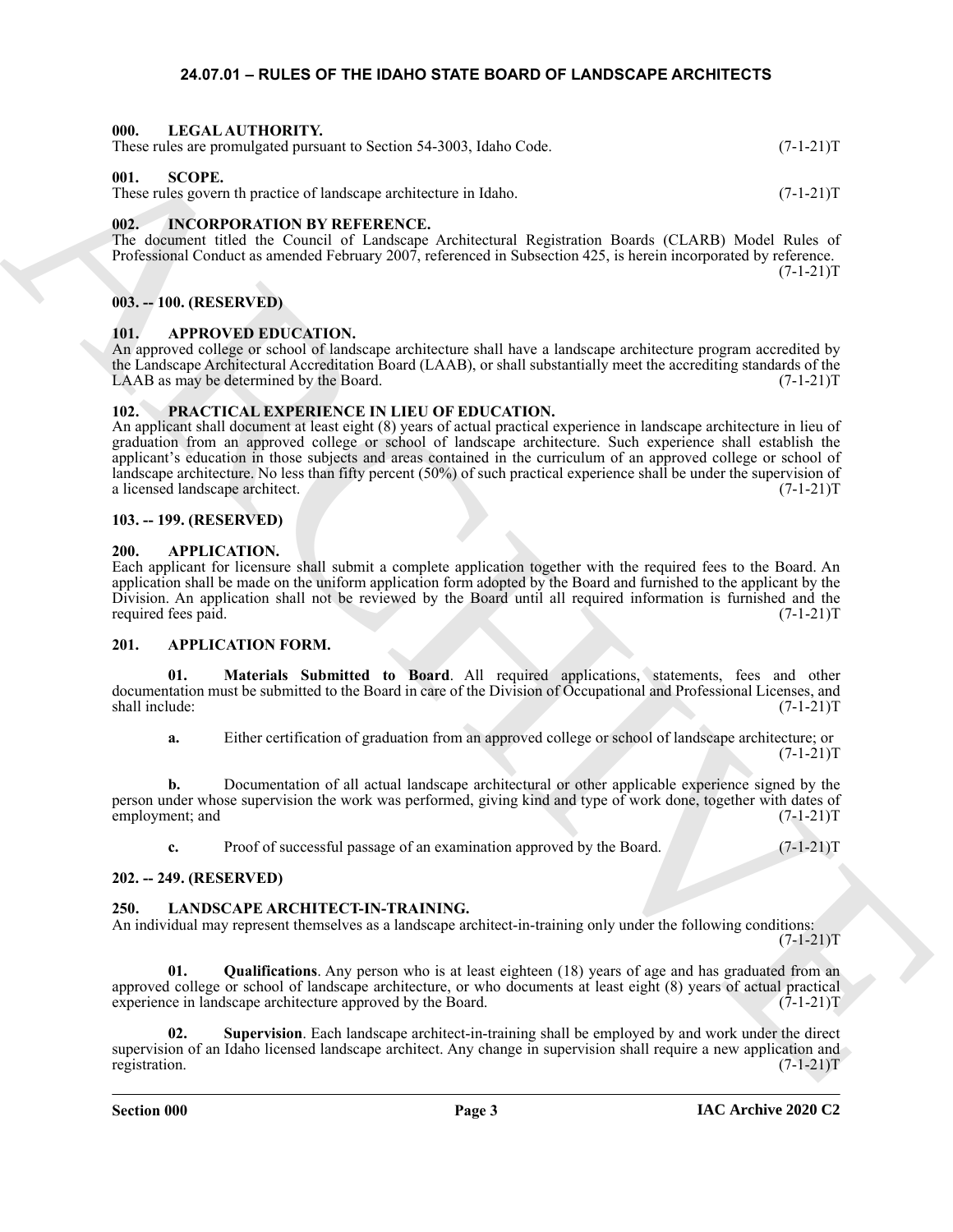#### <span id="page-3-14"></span><span id="page-3-13"></span>*IDAHO ADMINISTRATIVE CODE IDAPA 24.07.01 – Rules of the Idaho* **Div. of Occupational & Professional Licenses**

#### <span id="page-3-15"></span><span id="page-3-0"></span>**251. -- 299. (RESERVED)**

#### <span id="page-3-11"></span><span id="page-3-9"></span><span id="page-3-1"></span>**300. EXAMINATIONS.**

#### <span id="page-3-10"></span><span id="page-3-2"></span>**301. (RESERVED)**

#### <span id="page-3-8"></span><span id="page-3-3"></span>**302. ENDORSEMENT.**

#### <span id="page-3-12"></span><span id="page-3-5"></span><span id="page-3-4"></span>**303. -- 399. (RESERVED)**

|                                                                                                                                                                                                                                                                            | <b>State Board of Landscape Architects</b>                                                                           |
|----------------------------------------------------------------------------------------------------------------------------------------------------------------------------------------------------------------------------------------------------------------------------|----------------------------------------------------------------------------------------------------------------------|
| 03.<br>other document, and shall not engage in the practice of landscape architecture except under the direct supervision of<br>an Idaho licensed landscape architect.                                                                                                     | Prohibitions. A landscape architect-in-training shall not sign or seal any plan, specification, or<br>$(7-1-21)T$    |
| 04.<br>by the Division of Occupational and Professional Licenses that shall include the application fee and the names and<br>addresses of their employer, and supervisor.                                                                                                  | Registration. Each landscape architect-in-training shall register with the Board on forms provided<br>$(7-1-21)T$    |
| 05.<br>years.                                                                                                                                                                                                                                                              | Termination. A registration for a landscape architect-in-training shall not exceed a total of six (6)<br>$(7-1-21)T$ |
| 251. -- 299. (RESERVED)                                                                                                                                                                                                                                                    |                                                                                                                      |
| <b>EXAMINATIONS.</b><br><b>300.</b><br>The examination prepared by the Council of Landscape Architectural Registration Boards is an approved<br>examination. The Board may approve other examinations it deems appropriate.                                                | $(7-1-21)T$                                                                                                          |
| 01.<br>the score as determined by the examination provider.                                                                                                                                                                                                                | Minimum Passing Score. The minimum passing score for each section of the examination shall be<br>$(7-1-21)T$         |
| 02.<br>retake only that section failed.                                                                                                                                                                                                                                    | Failing a Section of Exam. An applicant failing any section of the examination will be required to<br>$(7-1-21)T$    |
| 301.<br>(RESERVED)                                                                                                                                                                                                                                                         |                                                                                                                      |
| <b>ENDORSEMENT.</b><br>302.<br>The Board may approve the registration and licensure of an applicant who holds a current license in another state and<br>who has successfully passed the Landscape Architect Registration Examination as required by Section 300 or holds a |                                                                                                                      |
| current Council of Landscape Architectural Registration Boards certificate.<br>303. -- 399. (RESERVED)<br>400.<br>FEES.<br>Fees are not refundable.                                                                                                                        | $(7-1-21)T$                                                                                                          |
| <b>FEE</b>                                                                                                                                                                                                                                                                 | <b>AMOUNT</b><br>(Not to Exceed)                                                                                     |
| Application                                                                                                                                                                                                                                                                | \$75                                                                                                                 |
| Landscape Architect-in-training Application                                                                                                                                                                                                                                | \$25                                                                                                                 |
| Examination                                                                                                                                                                                                                                                                | As established by CLARB                                                                                              |
| Original License and Annual Renewal                                                                                                                                                                                                                                        | \$125                                                                                                                |
| Reinstatement                                                                                                                                                                                                                                                              | As provided in Section 67-2614, Idaho Code                                                                           |
|                                                                                                                                                                                                                                                                            | $(7-1-21)T$                                                                                                          |
| 401. -- 424. (RESERVED)                                                                                                                                                                                                                                                    |                                                                                                                      |
| 425.<br>RULES OF PROFESSIONAL RESPONSIBILITY.                                                                                                                                                                                                                              |                                                                                                                      |
| 01.<br>incorporated, are the Rules of Professional Responsibility for all Idaho licensed landscape architects.                                                                                                                                                             | Rules of Professional Responsibility. The CLARB model rules of professional conduct, as<br>$(7-1-21)T$               |

#### <span id="page-3-6"></span>**401. -- 424. (RESERVED)**

#### <span id="page-3-18"></span><span id="page-3-17"></span><span id="page-3-16"></span><span id="page-3-7"></span>**425. RULES OF PROFESSIONAL RESPONSIBILITY.**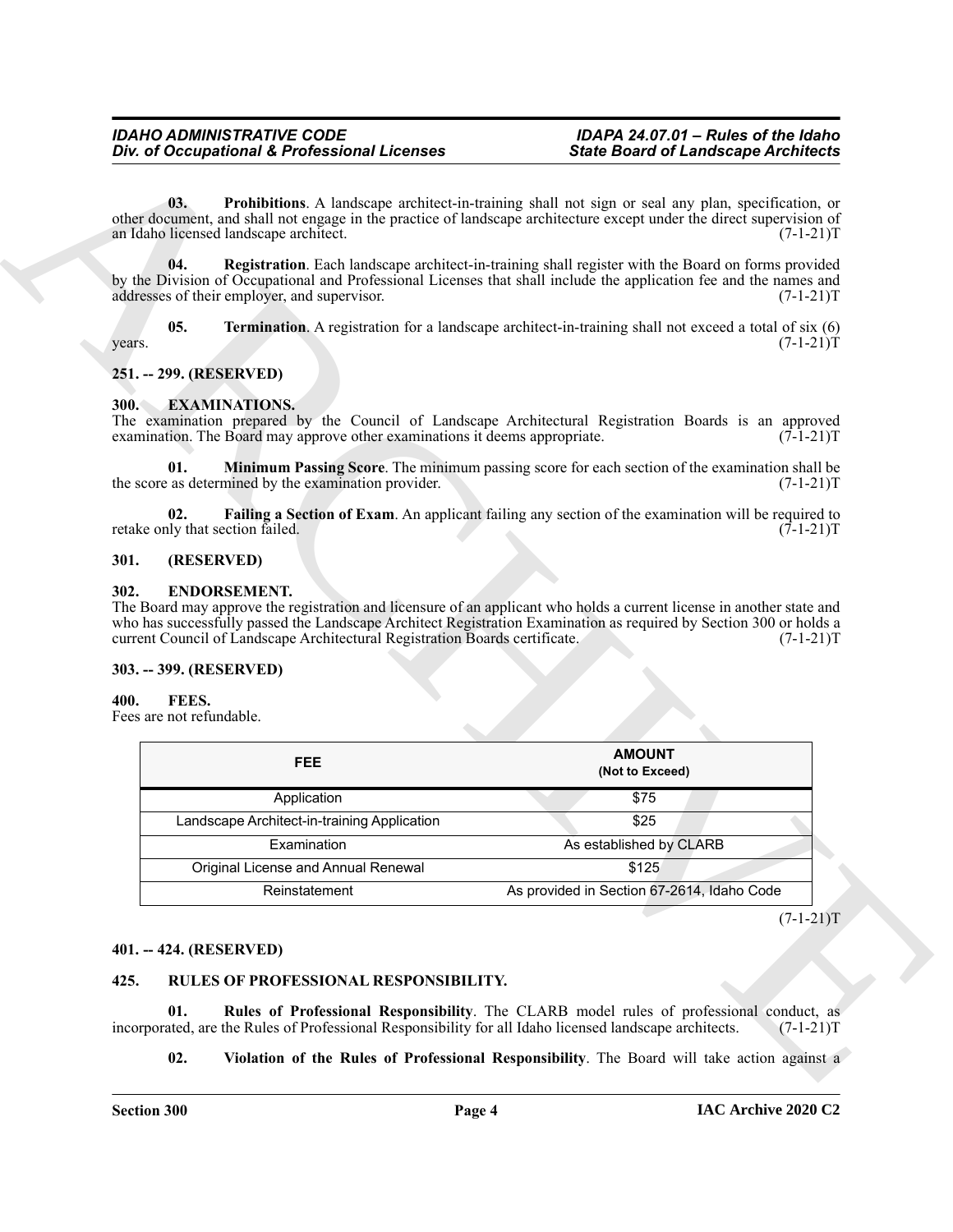#### *IDAHO ADMINISTRATIVE CODE IDAPA 24.07.01 – Rules of the Idaho Div. of Occupational & Professional Licenses*

licensee under Section 54-3004(5), Idaho Code, who is found in violation of the Rules of Professional Responsibility.  $(7-1-21)T$ 

#### <span id="page-4-0"></span>**426. -- 449. (RESERVED)**

#### <span id="page-4-4"></span><span id="page-4-3"></span><span id="page-4-1"></span>**450. DISCIPLINE.**

<span id="page-4-5"></span>**01.** Civil Fine. The Board may impose a civil fine not to exceed one thousand dollars (\$1,000) upon a landscape architect for each violation of Section 54-3004, Idaho Code. (7-1-21) licensed landscape architect for each violation of Section 54-3004, Idaho Code.

The did Occupational & Frederic Monterey and the state is a state based of Landscape Architects<br>
Referred With Section 34-3 (Monte Cert, when the state contract the R. de Cert (Photosometric Regular)<br>
45. ARCHIVES<br>
46. Co **02. Costs and Fees**. The Board may order a licensed landscape architect to pay the costs and fees incurred by the Board in the investigation or prosecution of the licensee for violation of Section 54-3004, Idaho Code.  $(7-1-21)T$ 

#### <span id="page-4-2"></span>**451. -- 999. (RESERVED)**